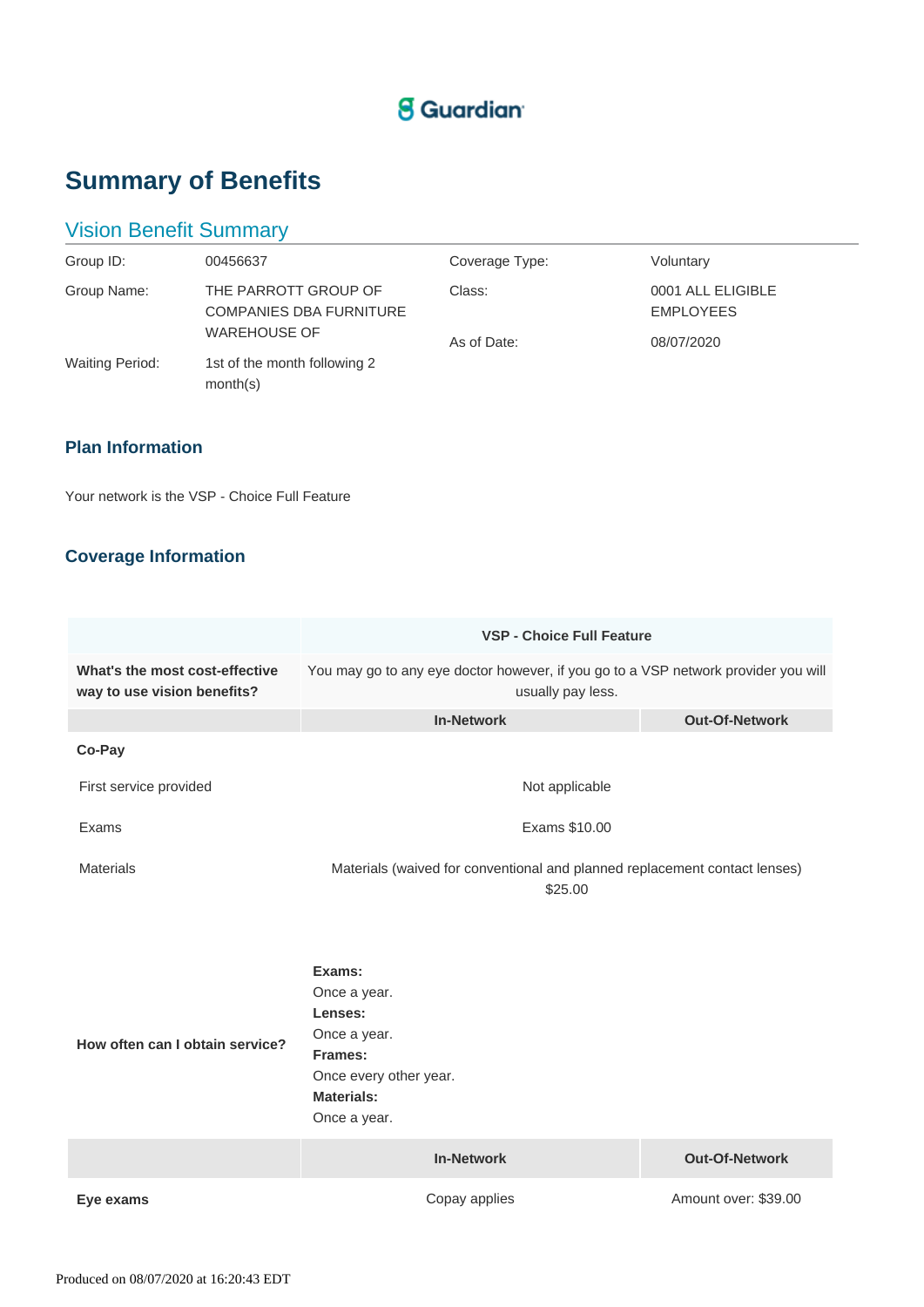#### **VSP - Choice Full Feature**

**What's the most cost-effective way to use vision benefits?** You may go to any eye doctor however, if you go to a VSP network provider you will usually pay less.

|                          | <b>In-Network</b>                                                    | <b>Out-Of-Network</b>                 |
|--------------------------|----------------------------------------------------------------------|---------------------------------------|
| <b>Lenses</b>            |                                                                      |                                       |
| Single vision lenses     | Copay applies                                                        | Amount over: \$23.00                  |
| Lined bifocal lenses     | Copay applies                                                        | Amount over: \$37.00                  |
| Lined trifocal lenses    | Copay applies                                                        | Amount over: \$49.00                  |
| Lenticular lenses        | Copay applies                                                        | Amount over: \$64.00                  |
| <b>Contact Lenses</b>    |                                                                      |                                       |
| Conventional             | Amount over: \$130.00                                                | Amount over: \$100.00                 |
| Planned replacement      | Amount over \$130.00                                                 | \$120 Max (copay waived)              |
| Medically necessary      | Copay Applies                                                        | Amount over: \$210.00                 |
| Evaluation and fitting   | 15% off professional fee                                             | Included in Contact Lens<br>allowance |
| <b>Frames</b>            | \$130.00, 20% discount on amount over \$130.00.                      | Amount over: \$46.00                  |
| Lens & Frame Allowance   | No discounts                                                         | No discounts                          |
| <b>Cosmetic Extras</b>   | Discounted at an average of 20%-25% off<br>providers UCR.            | No discounts                          |
| Laser correction surgery | Average 15% discount off usual price or 5% off<br>promotional price. | No discounts                          |
| <b>Hearing</b>           | No discounts                                                         | No discounts                          |

#### **Vision and General Exclusions**

#### Important information

This policy provides vision care limited benefits health insurance only. It does not provide basic hospital, basic medical or major medical insurance as defined by the New York State Insurance Department. Coverage is limited to those charges that are necessary for a routine vision examination. Co-pays apply. The plan does not pay for:

- Orthoptics or vision training and any associated supplemental testing;
- Medical or surgical treatment of the eye;
- Eye examination or corrective eyewear required by an employer as a condition of employment;
- Replacement of lenses and frames that are furnished under this plan, which are lost or broken (except at normal intervals when services are otherwise available or a warranty exists).

The plan limits benefits for blended lenses, oversized lenses, photochromic lenses, tinted lenses, progressive multifocal lenses, coated or laminated lenses, a frame that exceeds plan allowance, cosmetic lenses; U-V protected lenses and optional cosmetic